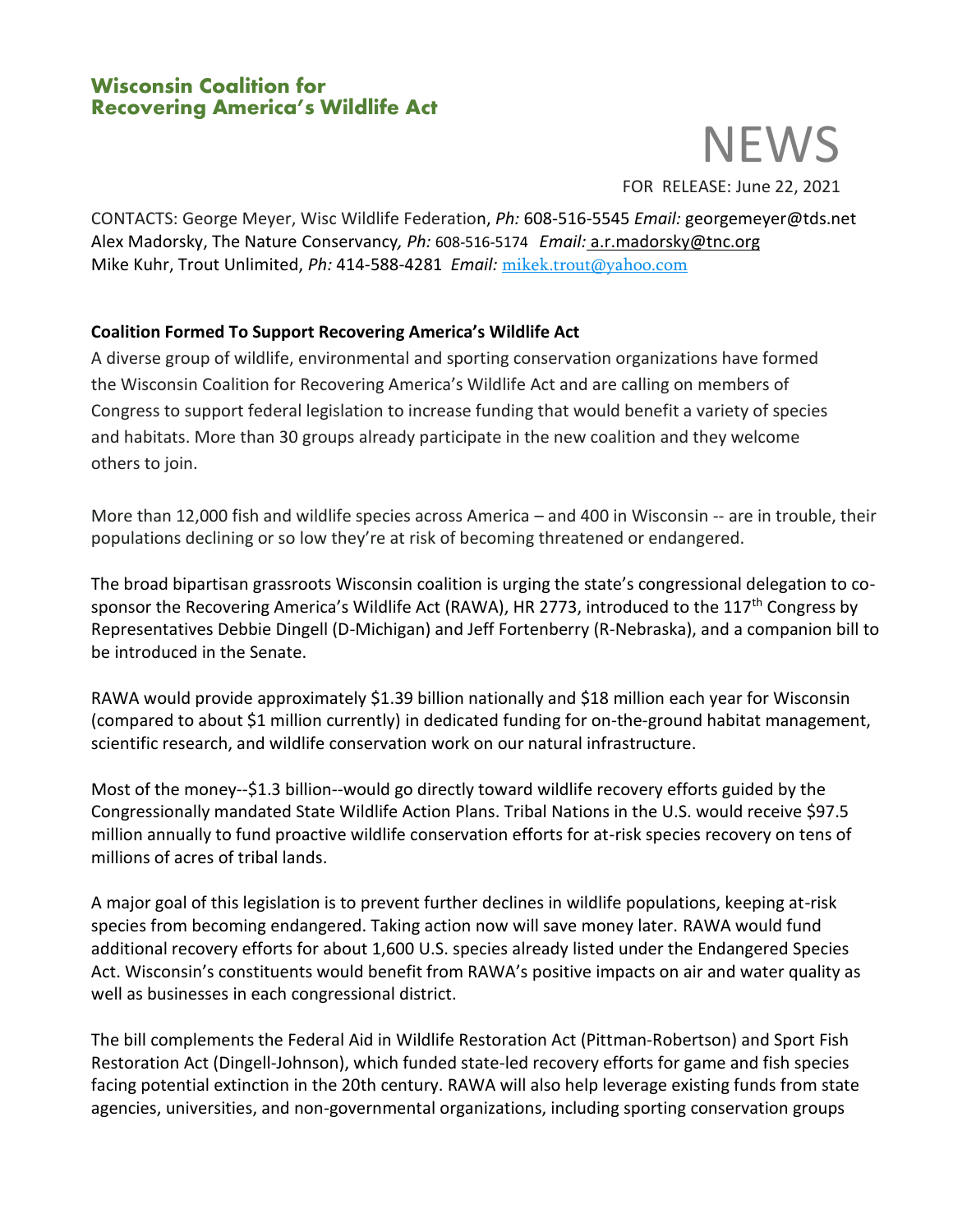whose members know that pheasants, deer, turkey, ducks, grouse and other game species will also benefit from this legislation, according to George Meyer, former Wisconsin Department of Natural Resources Secretary and long-time Executive Director of the Wisconsin Wildlife Federation, which helped launch the coalition.

We've shown in Wisconsin that investing in conservation and our natural infrastructure helps local economies, improves air and water quality, increases fish and wildlife populations, creates jobs, improves health, and helps endangered species recover. The wood turtle and monarch butterfly are just two examples of many wildlife species that would benefit from your support of RAWA.

Here in Wisconsin, the increased federal funding would support the Wisconsin conservation community's efforts in cooperation with the DNR to protect and manage Species of Greatest Conservation Need and their habitats shared by game species. Many of the same habitats also serve as natural filters for clean water that we all rely on throughout the state. The public agrees. They voted in favor of RAWA during 2021 Wisconsin Conservation Congress Spring Hearings in the 19 counties where RAWA resolutions were introduced.

The May 10, 2021 Congressional Sportsmen's Caucus Policy Briefing reported that an average of 17.4 jobs are created for every \$1M invested in conservation. That's more bang for your buck than Healthcare, Energy or Military spending, CSC experts revealed.

A 2017 study commissioned by Trout Unlimited found that recreational angling in the four-state Driftless Area generated \$1.6 billion dollars of annual economic benefits to local communities. In addition, Wisconsin consistently ranks among the top states in the nation for bird and wildlife watching, a roughly \$17 billion industry in the United States. Wisconsin is also a destination for upland bird hunting and a top harvest state for American woodcock. Hunters' expenditures overall support the state economy. It's a \$4 billion ripple effect, according to Hunting Works for Wisconsin. With regional population status motivating the state to list woodcock as a Species of Greatest Conservation Need, the Recovering America's Wildlife Act would help conserve the species and protect these recreational and economic benefits.

"This bill, if it passed, will be a game-changer for Wisconsin," according to Meyer. "For years Wisconsin has suffered from underfunding for land management and our natural infrastructure, but RAWA could change that. Recovering America's Wildlife Act is the best opportunity in a generation to help us do so."

Regardless of political affiliation, he said, "We all value a healthy natural world. Let us come together to build a better world for our children and generations to follow."

# # #

**Editor: Coalition members as of 6-22-21 and graphics are on the following pages. Photos are available upon request.**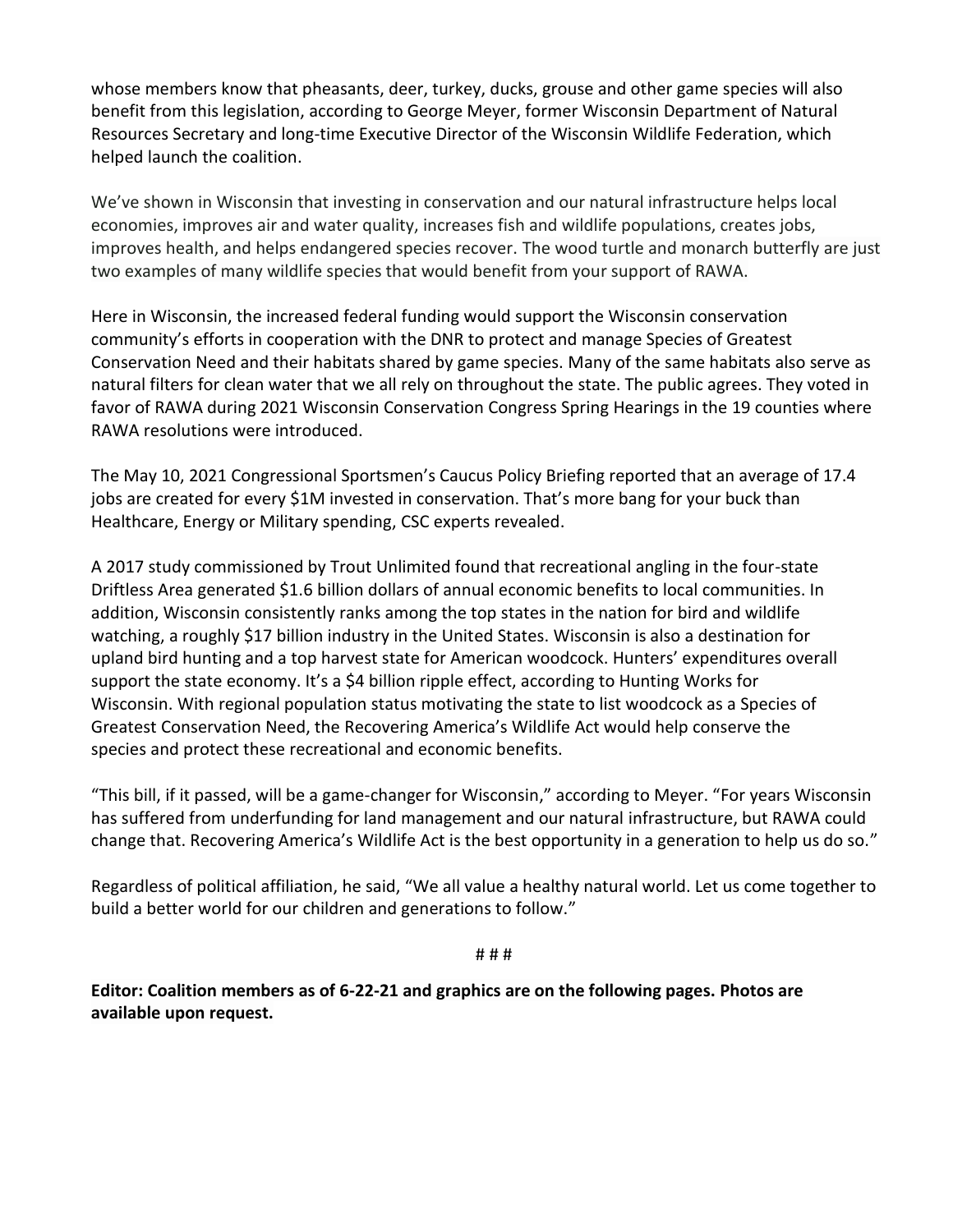#### *RAWA Coalition Members*

Aldo Leopold Foundation American Bird Conservancy Backcountry Hunters and Anglers Dan Small Outdoors, LLC Ducks Unlimited Friends of Pheasant Branch Conservancy Gathering Waters: Wisconsin's Alliance for Land Trusts Izaak Walton League of Am., WI Div. Lafayette County Sportsmen's Alliance Madison Audubon Society National Deer Alliance Natural Resources Foundation of WI Outdoor Heritage Education Center Pheasants Forever Ruffed Grouse Society Sauk County Conservation Alliance SCI Badgerland Chapter SCI Northeast Wisconsin Chapter SCI Southeast WI Bowhunters Chapter SCI Wisconsin Chapter Superior Rivers Watershed Assoc. The Nature Conservancy The Wildlife Society, WI Chapter Trout Unlimited Wisconsin Conservation Congress Wisconsin Sharptailed Grouse Society Wisconsin Society for Ornithology Wisconsin Trappers Association Wisconsin Waterfowl Association Wisconsin Wetlands Association Wisconsin Wildlife Federation Wisconsin's Green Fire